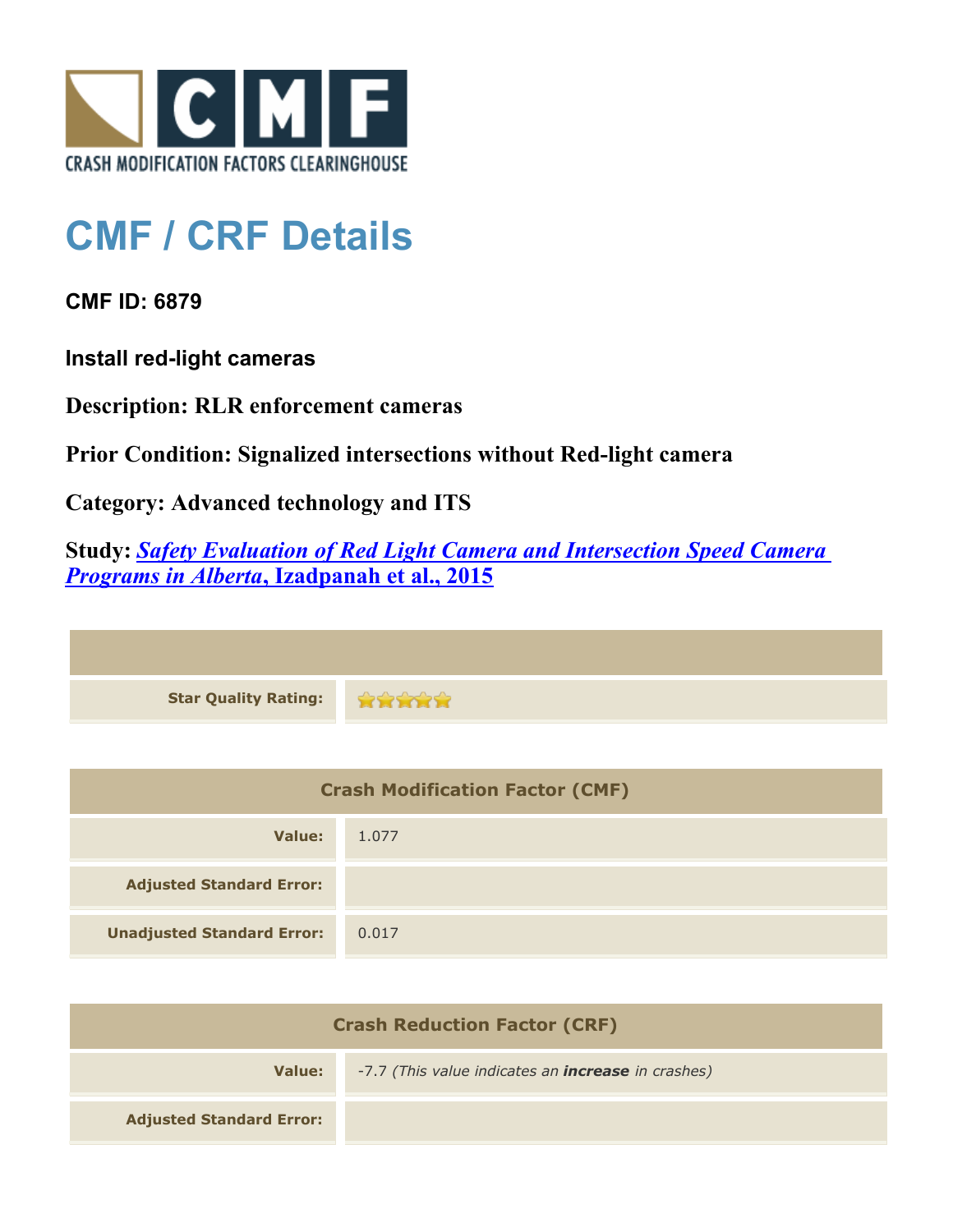| <b>Applicability</b>       |                    |
|----------------------------|--------------------|
| <b>Crash Type:</b>         | Rear end           |
| <b>Crash Severity:</b>     | All                |
| <b>Roadway Types:</b>      | Not specified      |
| <b>Number of Lanes:</b>    |                    |
| <b>Road Division Type:</b> |                    |
| <b>Speed Limit:</b>        |                    |
| <b>Area Type:</b>          | Urban and suburban |
| <b>Traffic Volume:</b>     |                    |
| <b>Time of Day:</b>        | All                |
|                            |                    |

## *If countermeasure is intersection-based*

| <b>Intersection Type:</b>         | Roadway/roadway (not interchange related) |
|-----------------------------------|-------------------------------------------|
| <b>Intersection Geometry:</b>     | $3$ -leg, $4$ -leg                        |
| <b>Traffic Control:</b>           | Signalized                                |
| <b>Major Road Traffic Volume:</b> |                                           |
| <b>Minor Road Traffic Volume:</b> |                                           |

| <b>Development Details</b>      |              |
|---------------------------------|--------------|
| <b>Date Range of Data Used:</b> | 1995 to 2008 |
| <b>Municipality:</b>            | Alberta      |
| State:                          |              |